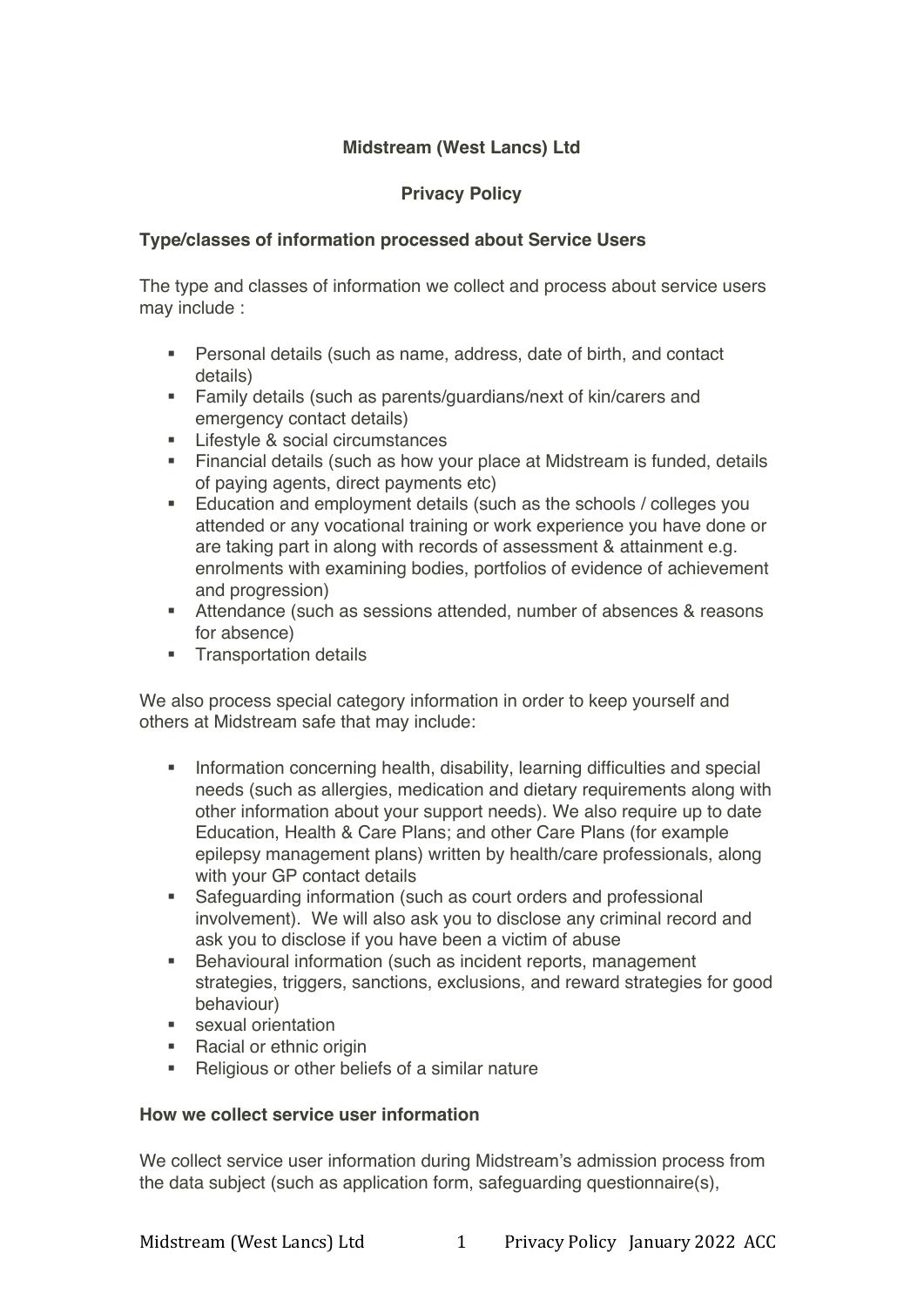Education/Health & Care Plan); and from parent/guardian/carer/family/health & social care professionals/school transition workers or other professionals, associates or representatives of the person to whom that information relates.

# **Why we collect and use service user information**

- To meet the care/support needs of each individual service user
- To keep service users safe
- To support service users learning & development needs or aspirations
- To monitor, measure service user attainment progress
- To provide appropriate pastoral care
- To assess the quality of our services

## **Who uses this information**

- Teaching / Learning & Care Support Staff at Midstream who work with and support our service users
- Senior managers and administrative support staff at Midstream

## **Who the information may be shared with**

We sometimes need to share the personal information we process not only with the parent/guardian/carer of the data subject but also with other organisations. We usually obtain consent to do so from the data subject or their parent/guardian/carer. In some circumstances consent may not be needed, for example where; GDPR Article 9(2)(h) processing is necessary for the purposes of…the provision of health or social care or treatment or the management of health or social care systems and services on the basis of UK law; or to safeguard, protect & promote the welfare of the data subject or other service users.

Where necessary or required we share information with:

- Family, associates or representatives of service users
- Local & Central Government
- Healthcare, social & welfare organisations
- Educators & examining bodies
- § Financial organisations
- Current, past & prospective employers

We routinely share service information with :

- Your own local Authority (such as social workers)
- Midstream's own Local Authority i.e. Lancashire County Council
- Your parent/guardian/main carers
- Health/Social Care professionals

We only share personal data with other organisations where it is lawful to do so.